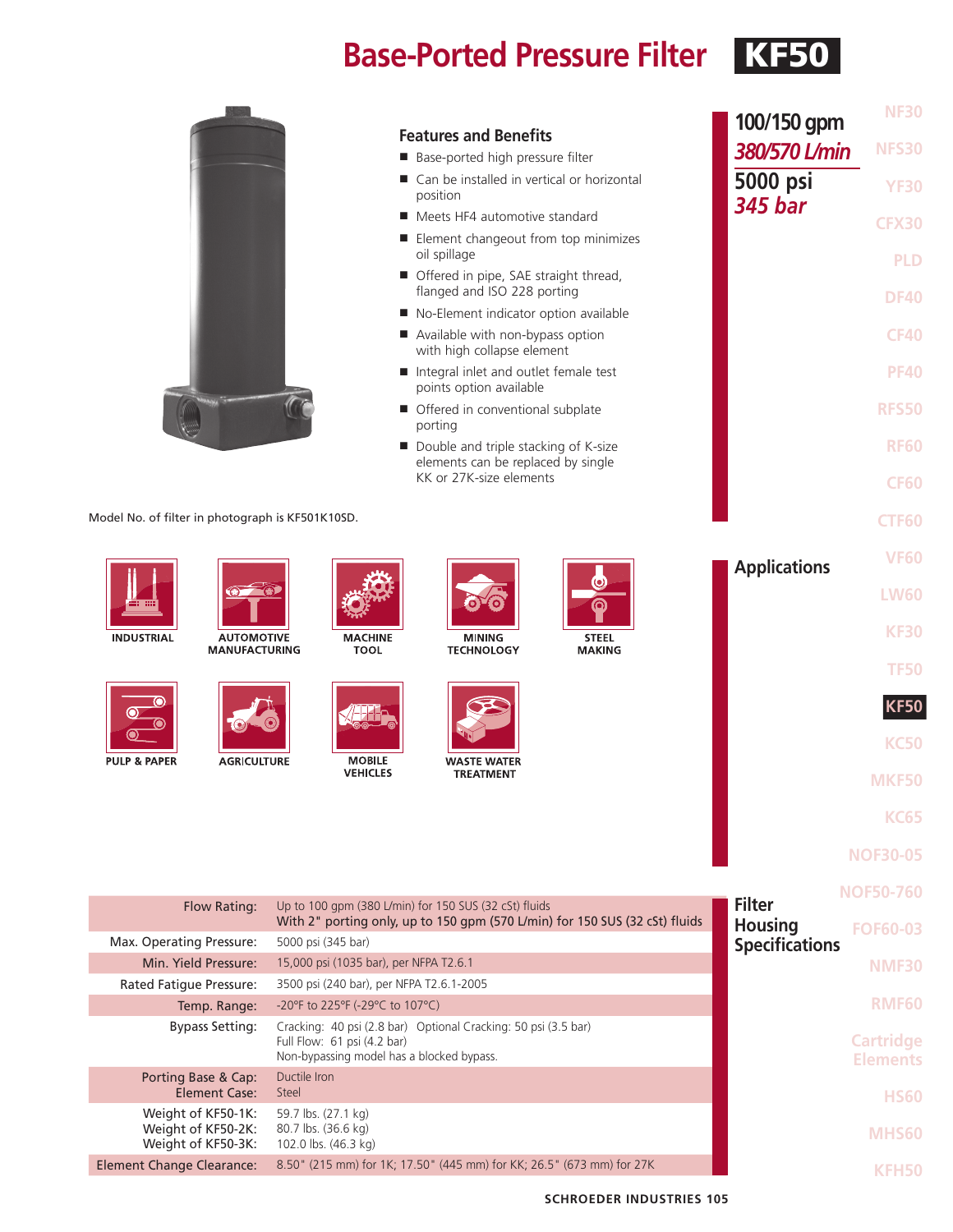# KF50 **Base-Ported Pressure Filter**



Metric dimensions in ( ).

**Element Performance Information**

|                                        |                   | <b>Filtration Ratio Per</b><br>ISO 4572/NFPA T3.10.8.8<br>Using automated particle counter (APC)<br>calibrated per ISO 4402 | <b>Filtration Ratio wrt ISO 16889</b><br>Using APC calibrated per ISO 11171 |                    |                     |
|----------------------------------------|-------------------|-----------------------------------------------------------------------------------------------------------------------------|-----------------------------------------------------------------------------|--------------------|---------------------|
| Element                                | $\beta_x \geq 75$ | $B_x \ge 100$                                                                                                               | $B_v \ge 200$                                                               | $B_{x}(c) \ge 200$ | $B_{x}(c) \ge 1000$ |
| K3/KK3/27K                             | 6.8               | 7.5                                                                                                                         | 10.0                                                                        | N/A                | N/A                 |
| K10/KK10/27K10                         | 15.5              | 16.2                                                                                                                        | 18.0                                                                        | N/A                | N/A                 |
| KZ1/KKZ1/27KZ1                         | <1.0              | < 1.0                                                                                                                       | <1.0                                                                        | <4.0               | 4.2                 |
| KZ3/KKZ3/27KZ3/KAS3/KKAS3/27KAS3       | <1.0              | < 1.0                                                                                                                       | 2.0                                                                         | <4.0               | 4.8                 |
| KZ5/KKZ5/27KZ5/KAS5/KKAS5/27KAS5       | 2.5               | 3.0                                                                                                                         | 4.0                                                                         | 4.8                | 6.3                 |
| KZ10/KKZ10/27KZ10/KAS10/KKAS10/27KAS10 | 7.4               | 8.2                                                                                                                         | 10.0                                                                        | 8.0                | 10.0                |
| KZ25/KKZ25/27KZ25                      | 18.0              | 20.0                                                                                                                        | 22.5                                                                        | 19.0               | 24.0                |
| KZW1                                   | N/A               | N/A                                                                                                                         | N/A                                                                         | <4.0               | <4.0                |
| KZW3/KKZW3                             | N/A               | N/A                                                                                                                         | N/A                                                                         | 4.0                | 4.8                 |
| KZW5/KKZW5                             | N/A               | N/A                                                                                                                         | N/A                                                                         | 5.1                | 6.4                 |
| KZW10/KKZW10                           | N/A               | N/A                                                                                                                         | N/A                                                                         | 6.9                | 8.6                 |
| KZW25/KKZW25                           | N/A               | N/A                                                                                                                         | N/A                                                                         | 15.4               | 18.5                |
| KZX3/KKZX3/27KZX3                      | < 10              | <1.0                                                                                                                        | 2.0                                                                         | 4.7                | 5.8                 |
| KZX10/KKZX10/27KZX10                   | 7.4               | 8.2                                                                                                                         | 10.0                                                                        | 8.0                | 9.8                 |

## **Dirt Holdi**<br>Capac

| <b>Holding</b><br><b>Capacity</b> | Element           | <b>DHC</b><br>(qm) | Element                            | <b>DHC</b><br>(qm) | Element                                                                                                                           | <b>DHC</b><br>(g <sub>m</sub> ) | Element          | <b>DHC</b><br>(qm) | Element           | <b>DHC</b><br>(g <sub>m</sub> ) |  |  |
|-----------------------------------|-------------------|--------------------|------------------------------------|--------------------|-----------------------------------------------------------------------------------------------------------------------------------|---------------------------------|------------------|--------------------|-------------------|---------------------------------|--|--|
|                                   | K <sub>3</sub>    | 54                 | KK3                                | 108                | 27K3                                                                                                                              | 162                             |                  |                    |                   |                                 |  |  |
|                                   | K <sub>10</sub>   | 44                 | <b>KK10</b>                        | 88                 | 27K10                                                                                                                             | 132                             |                  |                    |                   |                                 |  |  |
|                                   | KZ1               | 112                | KKZ1                               | 224                | 27KZ1                                                                                                                             | 336                             | KZW1             | 61                 |                   |                                 |  |  |
|                                   | KZ3/KAS3          | 115                | KKZ3/KKAS3                         | 230                | 27KZ3/27KAS3                                                                                                                      | 345                             | KZW3             | 64                 | KKZW3             | 128                             |  |  |
|                                   | KZ5/KAS5          | 119                | KKZ5/KKAS5                         | 238                | 27KZ5/27KAS5                                                                                                                      | 357                             | KZW <sub>5</sub> | 63                 | KKZW5             | 126                             |  |  |
|                                   | <b>KZ10/KAS10</b> | 108                | KKZ10                              | 216                | 27KZ10/27KAS10                                                                                                                    | 324                             | KZW10            | 57                 | KKZW10            | 114                             |  |  |
|                                   | <b>KZ25</b>       | 93                 | KKZ25                              | 186                | 27KZ25                                                                                                                            | 279                             | KZW25            | 79                 | KKZW25            | 158                             |  |  |
|                                   | KZX3              | $40*$              | KKZX3                              | 80                 | 27KZX3                                                                                                                            | 120                             |                  |                    |                   |                                 |  |  |
|                                   | <b>KZX10</b>      | $49*$              | KKZX10                             | 98                 | 27KZX10                                                                                                                           | 147                             |                  | *Based on 100 psi  |                   |                                 |  |  |
|                                   |                   |                    | Element Collapse Rating:           |                    | 150 psid (10 bar) for standard elements<br>3000 psid (210 bar) for high collapse (ZX) versions                                    |                                 |                  |                    | terminal pressure |                                 |  |  |
|                                   |                   |                    | Flow Direction:                    | Outside In         |                                                                                                                                   |                                 |                  |                    |                   |                                 |  |  |
|                                   |                   |                    | <b>Element Nominal Dimensions:</b> | K:<br>KK:          | 3.9" (99 mm) O.D. x 9.0" (230 mm) long<br>3.9" (99 mm) O.D. x 18.0" (460 mm) long<br>27K: 3.9" (99 mm) O.D. x 27.0" (690 mm) long |                                 |                  |                    |                   |                                 |  |  |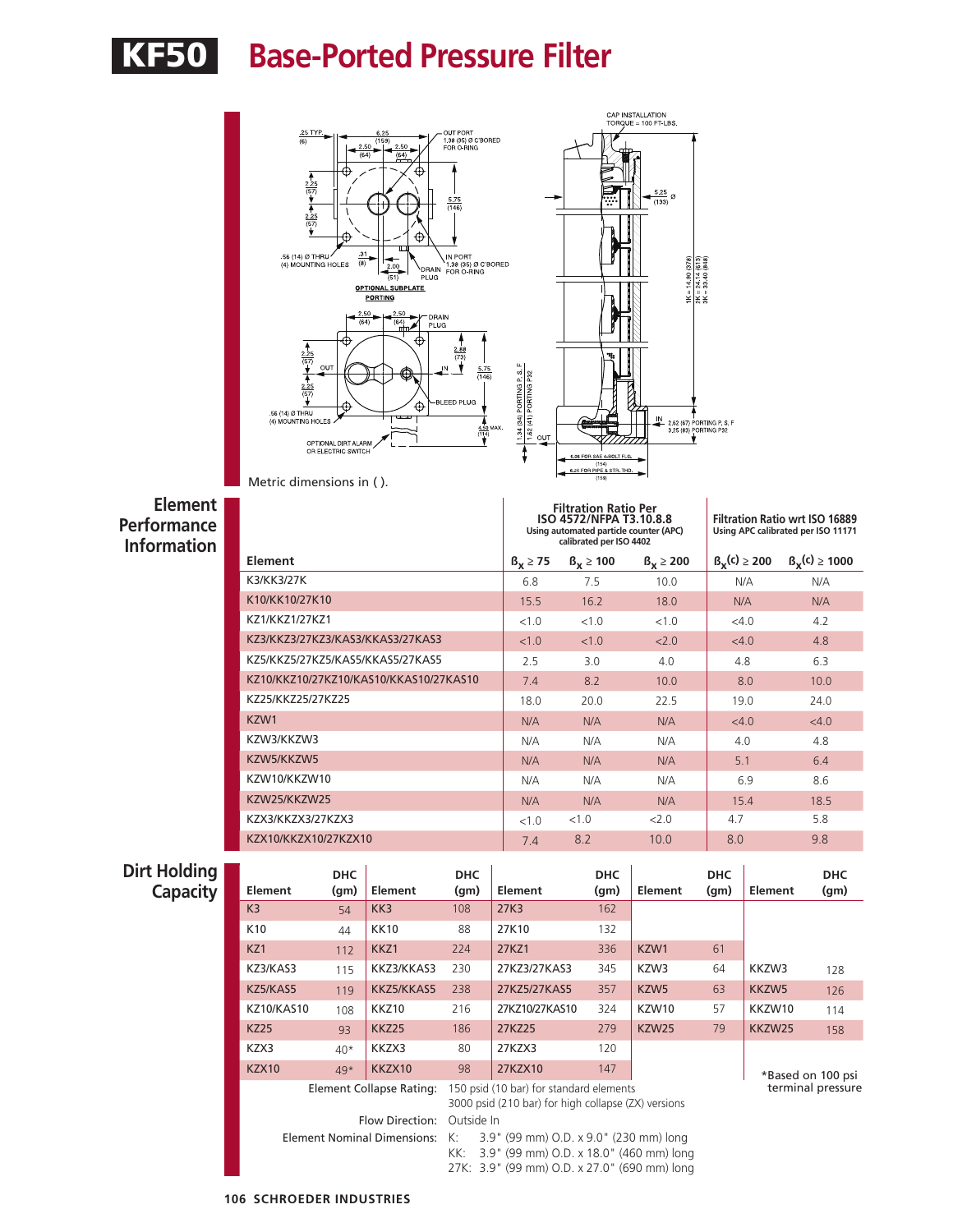## **Base-Ported Pressure Filter KF50**

| <b>Type Fluid</b><br><b>Appropriate Schroeder Media</b><br>All E media (cellulose), Z-Media® and ASP Media (synthetic)<br><b>Petroleum Based Fluids</b><br>All Z-Media <sup>®</sup> and ASP Media (synthetic)<br><b>High Water Content</b>                             |                                |                                            |                                                                                                                                                                                                                     |                                                                                                                                      |                                                                                                    |                                                         |                   |                                     |                                                                   | <b>Fluid</b><br>Compatibility         | <b>NF30</b><br><b>NFS30</b> |                  |
|------------------------------------------------------------------------------------------------------------------------------------------------------------------------------------------------------------------------------------------------------------------------|--------------------------------|--------------------------------------------|---------------------------------------------------------------------------------------------------------------------------------------------------------------------------------------------------------------------|--------------------------------------------------------------------------------------------------------------------------------------|----------------------------------------------------------------------------------------------------|---------------------------------------------------------|-------------------|-------------------------------------|-------------------------------------------------------------------|---------------------------------------|-----------------------------|------------------|
| 10 and 25 $\mu$ Z-Media® (synthetic), 10 $\mu$ ASP Media<br><b>Invert Emulsions</b><br>3, 5, 10 and 25 µ Z-Media® (synthetic) and all ASP Media (synthetic)<br><b>Water Glycols</b>                                                                                    |                                |                                            |                                                                                                                                                                                                                     |                                                                                                                                      |                                                                                                    |                                                         |                   |                                     |                                                                   |                                       | <b>YF30</b>                 |                  |
| All Z-Media® and ASP Media (synthetic) with H (EPR) seal designation and 3<br><b>Phosphate Esters</b><br>and 10 $\mu$ E media (cellulose) with H (EPR) seal designation                                                                                                |                                |                                            |                                                                                                                                                                                                                     |                                                                                                                                      |                                                                                                    |                                                         |                   |                                     |                                                                   |                                       |                             |                  |
| Skydrol®<br>3, 5, 10 and 25 µ Z-Media® (synthetic) and all ASP Media (synthetic) with H.5 seal<br>designation and W media (water removal) with H.5 seal designation (EPR seals and<br>stainless steel wire mesh in element, and light oil coating on housing exterior) |                                |                                            |                                                                                                                                                                                                                     |                                                                                                                                      |                                                                                                    |                                                         |                   |                                     | Skydrol <sup>®</sup> is a registered<br>trademark of Solutia Inc. | <b>CFX30</b><br><b>PLD</b>            |                             |                  |
|                                                                                                                                                                                                                                                                        |                                | <b>Element</b>                             |                                                                                                                                                                                                                     |                                                                                                                                      | <b>Flow Capacity</b><br><b>Selection</b>                                                           | <b>DF40</b>                                             |                   |                                     |                                                                   |                                       |                             |                  |
| <b>Pressure</b>                                                                                                                                                                                                                                                        | <b>Series</b>                  | Part No.                                   |                                                                                                                                                                                                                     | Flow capacity selections are predicated on the use of 150 SUS<br>(32 cSt) petroleum based fluid and a 40 psi (2.8 bar) bypass valve. |                                                                                                    |                                                         |                   |                                     |                                                                   |                                       |                             |                  |
|                                                                                                                                                                                                                                                                        |                                | K <sub>3</sub>                             | 1K3                                                                                                                                                                                                                 | 2K3 <sup>+</sup><br>3K3<br>See MKF50                                                                                                 |                                                                                                    |                                                         |                   |                                     |                                                                   | <b>Pressure Drops</b>                 | <b>CF40</b>                 |                  |
|                                                                                                                                                                                                                                                                        | Ε<br>Media                     | K10                                        | 1K10                                                                                                                                                                                                                |                                                                                                                                      | 2K10†                                                                                              | 3K10†                                                   | 3K10 <sup>+</sup> |                                     | See MKF50                                                         |                                       |                             | <b>PF40</b>      |
| To                                                                                                                                                                                                                                                                     |                                | K25                                        |                                                                                                                                                                                                                     | 1K25                                                                                                                                 |                                                                                                    |                                                         |                   | 2K25 <sup>+</sup>                   |                                                                   |                                       |                             |                  |
| 5000 psi                                                                                                                                                                                                                                                               |                                | KZ1<br>KZ3                                 | 1KZ1<br>1KZ3/KAS3/KKAS3/27KAS3                                                                                                                                                                                      |                                                                                                                                      |                                                                                                    | 2KZ1+                                                   | 2KZ3              | 3KZ1+<br>3KZ3+<br>3KZ5 <sup>+</sup> |                                                                   |                                       |                             | <b>RFS50</b>     |
| $(345 \text{ bar})$                                                                                                                                                                                                                                                    | Z-                             | KZ5                                        | 1KZ5/KAS5/KKAS5/27KAS5                                                                                                                                                                                              |                                                                                                                                      |                                                                                                    |                                                         | 2KZ5 <sup>+</sup> |                                     |                                                                   |                                       |                             | <b>RF60</b>      |
|                                                                                                                                                                                                                                                                        | Media <sup>®</sup>             | <b>KZ10</b>                                |                                                                                                                                                                                                                     |                                                                                                                                      |                                                                                                    | 1KZ10/KAS10/KKAS10/27KAS10                              |                   | 2KZ10 <sup>+</sup>                  |                                                                   | 3KZ10 <sup>+</sup>                    |                             |                  |
|                                                                                                                                                                                                                                                                        |                                | <b>KZ25</b>                                |                                                                                                                                                                                                                     |                                                                                                                                      | 1KZ25                                                                                              |                                                         |                   |                                     | 2KZ25 <sup>+</sup>                                                |                                       |                             | <b>CF60</b>      |
|                                                                                                                                                                                                                                                                        | Flow                           | gpm                                        | 25<br>0                                                                                                                                                                                                             | $50^{\circ}$                                                                                                                         | 7 <sub>5</sub>                                                                                     | 100                                                     |                   | 125                                 | 150                                                               |                                       |                             | <b>CTF60</b>     |
| 200<br>300<br>400<br>500<br>100<br>570<br>(L/min)<br>0                                                                                                                                                                                                                 |                                |                                            |                                                                                                                                                                                                                     |                                                                                                                                      |                                                                                                    |                                                         |                   |                                     |                                                                   |                                       |                             |                  |
| tDouble and triple stacking of K-size elements can<br>requires 2" porting (P32)<br>be replaced by single KK & 27K elements, respectively.                                                                                                                              |                                |                                            |                                                                                                                                                                                                                     |                                                                                                                                      |                                                                                                    |                                                         |                   |                                     |                                                                   |                                       | <b>VF60</b>                 |                  |
| Shown above are the elements most commonly used in this housing.                                                                                                                                                                                                       |                                |                                            |                                                                                                                                                                                                                     |                                                                                                                                      |                                                                                                    |                                                         |                   |                                     |                                                                   |                                       | <b>LW60</b>                 |                  |
|                                                                                                                                                                                                                                                                        |                                |                                            | Note: Contact factory regarding use of E Media in High Water Content, Invert Emulsion and Water Glycol<br>Applications. For more information, refer to Fluid Compatibility: Fire Resistant Fluids, pages 19 and 20. |                                                                                                                                      |                                                                                                    |                                                         |                   |                                     |                                                                   |                                       |                             | <b>KF30</b>      |
| $\Delta P_{\text{housing}}$                                                                                                                                                                                                                                            |                                |                                            |                                                                                                                                                                                                                     | $\Delta P_{element}$                                                                                                                 |                                                                                                    |                                                         |                   |                                     |                                                                   |                                       | <b>Pressure</b>             | <b>TF50</b>      |
| KF50 $\Delta P_{\text{housing}}$ for fluids with sp gr = 0.86:                                                                                                                                                                                                         |                                |                                            |                                                                                                                                                                                                                     | $\Delta P_{element}$ = flow x element $\Delta P$ factor x viscosity factor                                                           |                                                                                                    |                                                         |                   |                                     |                                                                   | <b>Drop</b>                           |                             |                  |
| Flow (L/min)<br>$(200)$ $(300)$ $(400)$ $(500)$<br>(100)                                                                                                                                                                                                               |                                |                                            |                                                                                                                                                                                                                     | El. $\Delta P$ factors @ 150 SUS (32 cSt):                                                                                           |                                                                                                    |                                                         |                   |                                     |                                                                   | <b>Information</b><br><b>Based on</b> | <b>KF50</b>                 |                  |
| 14<br>12<br>தி<br>л.<br>(0.75)<br>10<br>$(0.50)$ $\underbrace{60}$<br>ig<br>ΟÏ<br>256                                                                                                                                                                                  |                                |                                            | K3                                                                                                                                                                                                                  |                                                                                                                                      |                                                                                                    | 1Κ<br>.25                                               | 2K/KK<br>.12      |                                     | 3K/27K<br>.08                                                     | <b>Flow Rate</b>                      | <b>KC50</b>                 |                  |
|                                                                                                                                                                                                                                                                        |                                |                                            | K <sub>10</sub>                                                                                                                                                                                                     |                                                                                                                                      |                                                                                                    | .09                                                     |                   | .05                                 | .03                                                               | and Viscosity                         |                             |                  |
|                                                                                                                                                                                                                                                                        |                                |                                            | K25<br>KZ1                                                                                                                                                                                                          |                                                                                                                                      |                                                                                                    | .02<br>.20                                              |                   | .01<br>.10                          | .01<br>.05                                                        |                                       | <b>MKF50</b>                |                  |
|                                                                                                                                                                                                                                                                        |                                |                                            |                                                                                                                                                                                                                     |                                                                                                                                      | KZ3/KAS3/KKAS3/27KAS3                                                                              | .10                                                     |                   | .05                                 | .03                                                               |                                       | <b>KC65</b>                 |                  |
|                                                                                                                                                                                                                                                                        |                                |                                            | (0.25)                                                                                                                                                                                                              | KZ5/KAS5/KKAS5/27KAS5<br><b>KZ10/KAS10/</b><br><b>KKAS10/27KAS10</b>                                                                 |                                                                                                    |                                                         | .08<br>.05        |                                     | .04<br>.03                                                        | .02<br>.02                            |                             |                  |
|                                                                                                                                                                                                                                                                        | 50                             | 100                                        | 150                                                                                                                                                                                                                 |                                                                                                                                      |                                                                                                    |                                                         |                   |                                     |                                                                   |                                       |                             | <b>NOF30-05</b>  |
|                                                                                                                                                                                                                                                                        |                                | Flow gpm                                   |                                                                                                                                                                                                                     | <b>KZ25</b><br><b>KZX10</b>                                                                                                          |                                                                                                    |                                                         | .04<br>.08        |                                     | .02<br>.04                                                        | .01<br>.03                            |                             |                  |
| sp $gr = specific gravity$                                                                                                                                                                                                                                             |                                |                                            |                                                                                                                                                                                                                     |                                                                                                                                      |                                                                                                    |                                                         | 1Κ                |                                     | 2K                                                                |                                       |                             | <b>NOF50-760</b> |
| Sizing of elements should be based on element flow                                                                                                                                                                                                                     |                                |                                            | information provided in the Element Selection chart above.                                                                                                                                                          | KZW1<br>KZW3                                                                                                                         |                                                                                                    |                                                         | .43<br>.32        |                                     | .16                                                               |                                       |                             | <b>FOF60-03</b>  |
|                                                                                                                                                                                                                                                                        |                                |                                            |                                                                                                                                                                                                                     | KZW5                                                                                                                                 |                                                                                                    |                                                         | .28               |                                     | .14                                                               |                                       |                             | <b>NMF30</b>     |
| $\Delta P_{filter} = \Delta P_{housing} + \Delta P_{element}$                                                                                                                                                                                                          |                                |                                            |                                                                                                                                                                                                                     | KZW10                                                                                                                                |                                                                                                    |                                                         | .23               |                                     | .12                                                               |                                       |                             |                  |
| Exercise:<br>Determine $\Delta P$ at 50 gpm (190 L/min) for                                                                                                                                                                                                            |                                |                                            |                                                                                                                                                                                                                     |                                                                                                                                      | <b>KZW25</b><br>.14<br>.07<br>If working in units of bars & L/min, divide above factor<br>by 54.9. |                                                         |                   |                                     |                                                                   |                                       | <b>RMF60</b>                |                  |
|                                                                                                                                                                                                                                                                        |                                | KF501KZ3PD5 using 200 SUS (44 cSt) fluid.  |                                                                                                                                                                                                                     |                                                                                                                                      |                                                                                                    | Viscosity factor: Divide viscosity by 150 SUS (32 cSt). |                   |                                     |                                                                   |                                       |                             | <b>Cartridge</b> |
| Solution:<br>$\Delta P_{\text{housing}}$                                                                                                                                                                                                                               | $= 3.0$ psi [.20 bar]          |                                            |                                                                                                                                                                                                                     |                                                                                                                                      |                                                                                                    |                                                         |                   |                                     |                                                                   |                                       |                             | <b>Elements</b>  |
| $\Delta P_{element}$                                                                                                                                                                                                                                                   | <b>or</b>                      | $= 50$ x .10 x (200÷150) = 6.7 psi         |                                                                                                                                                                                                                     |                                                                                                                                      |                                                                                                    |                                                         |                   |                                     |                                                                   |                                       |                             | <b>HS60</b>      |
| $\Delta P_{total}$                                                                                                                                                                                                                                                     | $= 3.0 + 6.7 = 9.7$ psi        | $=$ [190 x (.10÷54.9) x (44÷32) = .48 bar] |                                                                                                                                                                                                                     |                                                                                                                                      |                                                                                                    |                                                         |                   |                                     |                                                                   |                                       |                             | <b>MHS60</b>     |
|                                                                                                                                                                                                                                                                        | or<br>$=[.20 + .48 = .68$ bar] |                                            |                                                                                                                                                                                                                     |                                                                                                                                      |                                                                                                    |                                                         |                   |                                     |                                                                   |                                       |                             | KFH50            |
|                                                                                                                                                                                                                                                                        |                                |                                            |                                                                                                                                                                                                                     |                                                                                                                                      |                                                                                                    |                                                         |                   |                                     |                                                                   | <b>SCHROEDER INDUSTRIES 107</b>       |                             |                  |